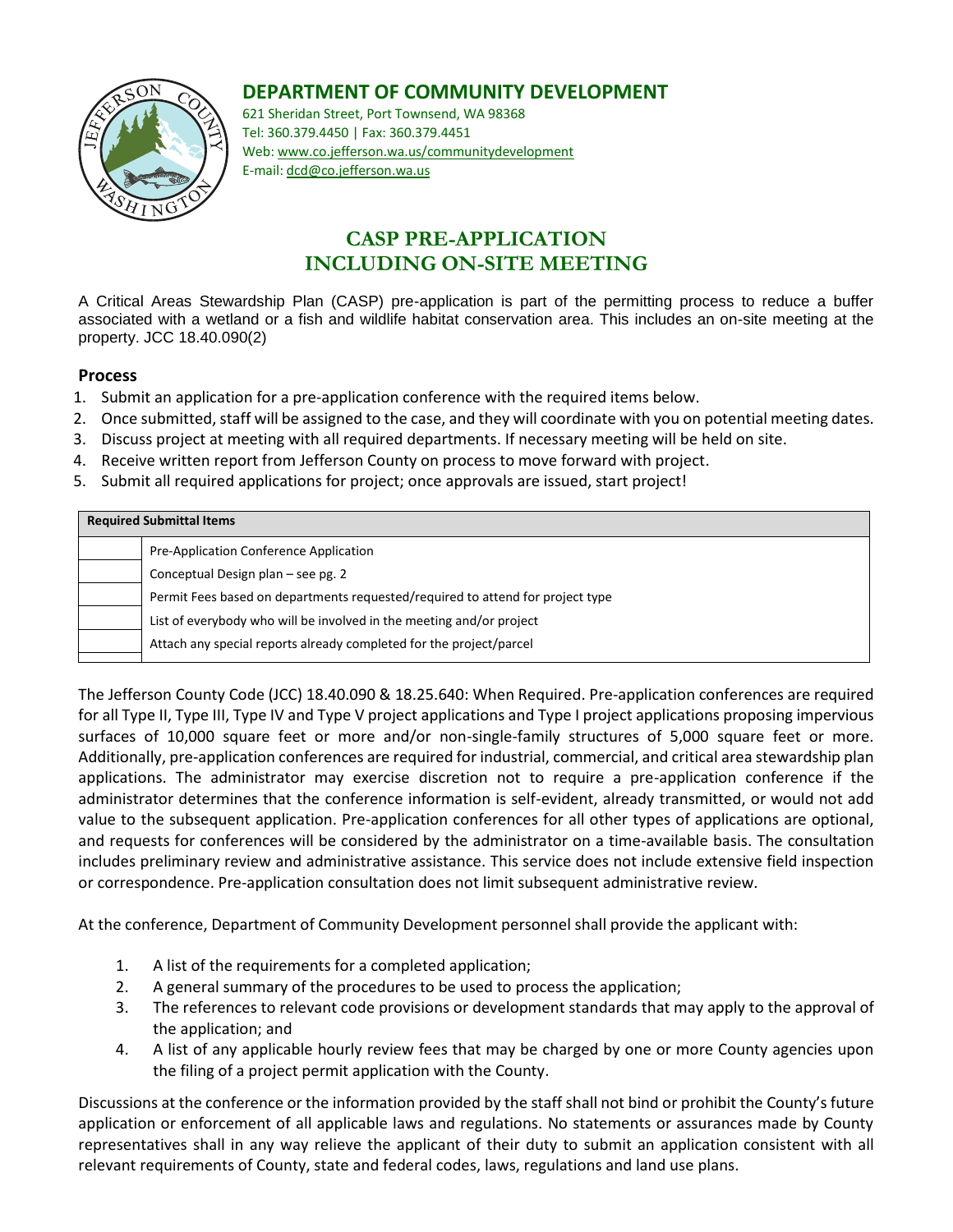#### **Application Directions**

1. Please answer all questions on this form completely.

2. Attach one sketch of the **Conceptual Design** plan for the proposed use or activity, showing the following information:

- a. Vicinity sketch;
- b. North arrow and scale;
- c. Property boundaries and identification of land uses on adjacent properties;
- d. Means of ingress and egress;
- e. Property/lot drainage;
- f. Possible locations of sewage disposal and water supply systems;
- g. Location of utility easements; and
- h. Proposed location of buildings, including setbacks to property boundaries.
- 3. Attach payment of the applicable fee, as set forth in the Jefferson County Fee Ordinance.
- 4. It is encouraged that the applicant have the project biologist present at the meeting.

| <b>Applicant Name:</b>                        |        |  |  |  |  |
|-----------------------------------------------|--------|--|--|--|--|
| Mailing address:                              |        |  |  |  |  |
|                                               |        |  |  |  |  |
| Telephone:                                    | email: |  |  |  |  |
| Representative:                               |        |  |  |  |  |
|                                               |        |  |  |  |  |
| Mailing address:                              |        |  |  |  |  |
| Telephone:                                    | email: |  |  |  |  |
| representative:                               |        |  |  |  |  |
|                                               |        |  |  |  |  |
| Telephone:                                    | email: |  |  |  |  |
| Representative:                               |        |  |  |  |  |
|                                               |        |  |  |  |  |
| Telephone:                                    | email: |  |  |  |  |
| Representative:                               |        |  |  |  |  |
| Telephone:                                    | email: |  |  |  |  |
| Include additional names on a separate sheet. |        |  |  |  |  |

### **Property Description**

| <b>General Location:</b>                         |            |                                    |                 |                                                                 |
|--------------------------------------------------|------------|------------------------------------|-----------------|-----------------------------------------------------------------|
|                                                  |            |                                    |                 |                                                                 |
|                                                  |            |                                    |                 |                                                                 |
| Legal Description (from Property Tax Statement): |            |                                    |                 |                                                                 |
|                                                  |            |                                    |                 |                                                                 |
|                                                  |            |                                    |                 |                                                                 |
| 9-Digit Parcel Number:                           |            |                                    |                 |                                                                 |
|                                                  |            |                                    |                 | This is the % of your property<br>that is covered by impervious |
| <b>Total Acreage:</b>                            |            | Zone:                              | % Lot Coverage: | surface.                                                        |
|                                                  | Applicant: | Owner<br><b>Contract Purchaser</b> | Lessee          |                                                                 |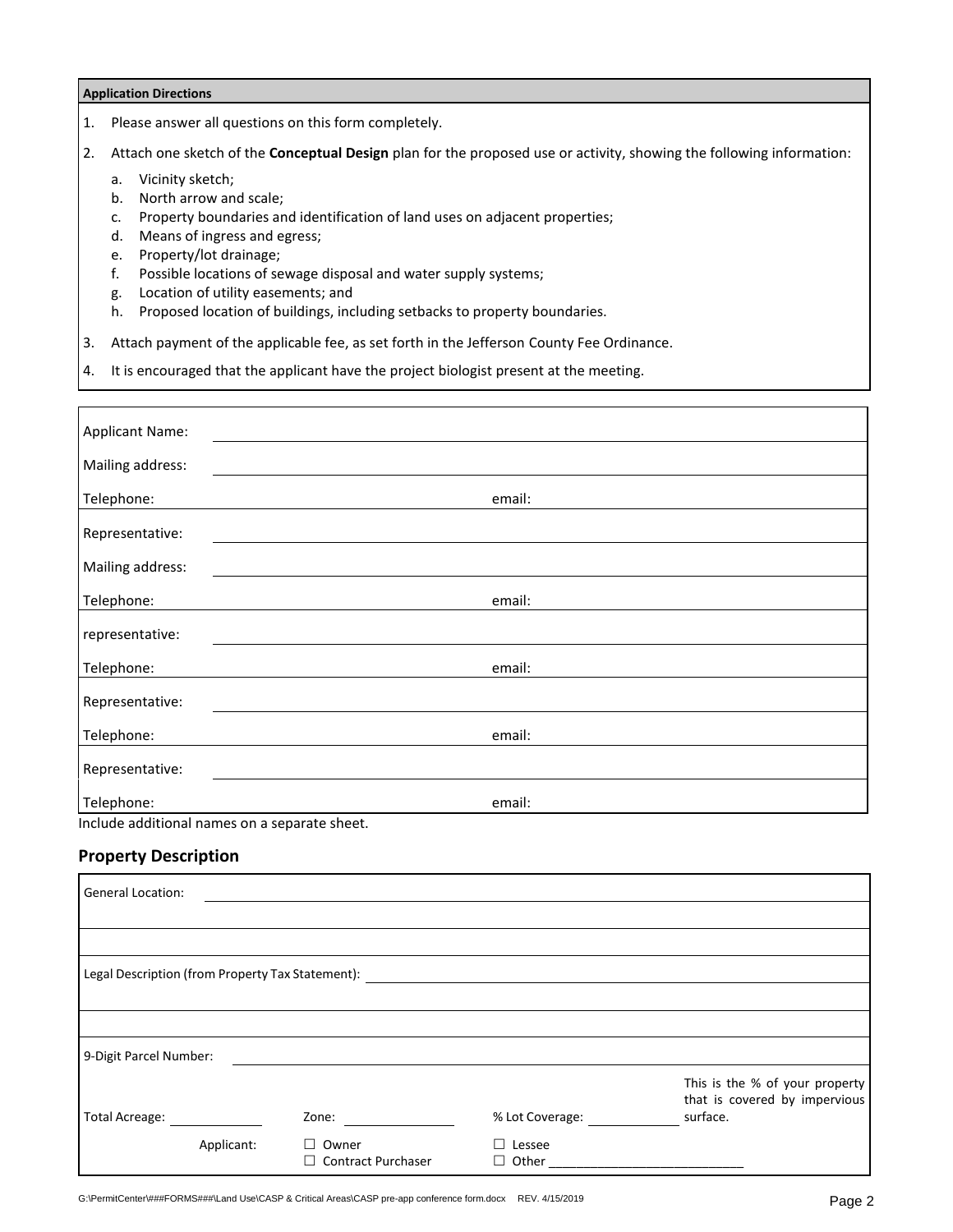#### **Project Description (attach additional pages if necessary)**

#### **Standard Disclosure**

Information provided to a prospective applicant during the pre-application consultation is based on County regulations in effect at the time of the pre-application consultation. Revised or new County regulations could affect a future development application. A preapplication consultation does not vest a future development application.

By signing the application form, the applicant/owner attests that the information provided herein is true and correct to the best of their knowledge. I also certify that this application is being made with the full knowledge and consent of all owners of the affected property. Any material falsehood or any omission of a material fact made by the applicant/owner with respect to this application packet may result in this permit being null and void.

I further agree to save, indemnify and hold harmless Jefferson County against all liabilities, judgments, court costs, reasonable attorney's fees and expenses which may in any way accrue against Jefferson County as a result of or in consequence of the granting of this permit.

I further agree to provide access and right of entry to Jefferson County and its employees, representatives or agents for the sole purpose of application review and any required later inspections. This right of entry shall expire when the County (through the Administrator or the Administrator's representatives) concludes the application has complied with all applicable laws and regulations. Access and right of entry to the applicant's property shall be requested and shall occur only during regular business hours.

(Applicant signature) (Date)

I hereby designate \_\_\_\_\_\_\_\_\_\_\_\_\_\_\_\_\_\_\_\_\_\_\_\_\_\_\_\_\_\_\_\_\_\_\_\_\_\_\_\_\_\_\_to act as my agent in matters related to this pre-application conference.

(Landowner signature) (Date)

| <b>OFFICE USE ONLY</b>                                       |          |  |  |  |  |
|--------------------------------------------------------------|----------|--|--|--|--|
| <b>CASP Pre-Application Conference Fees</b>                  |          |  |  |  |  |
| Land Use DCD018                                              | \$510.00 |  |  |  |  |
| Environmental Health EH035 - if requested/required to attend | \$232.00 |  |  |  |  |
| Scan Fee DCD022                                              | \$25.50  |  |  |  |  |
| Site Visit DCD018                                            | \$204.00 |  |  |  |  |
| Technology Fee DCD003 - 5%                                   |          |  |  |  |  |
| <b>Total Fees</b>                                            |          |  |  |  |  |

Fees based on project and departments requested/required to attend.

\_\_\_\_\_\_\_\_\_\_\_\_\_\_\_\_\_\_\_\_\_\_\_\_\_\_\_\_\_\_\_\_\_\_\_\_\_\_\_\_\_\_\_\_\_\_\_\_\_\_\_\_\_\_\_\_\_\_\_\_\_\_\_\_\_\_\_\_\_\_\_\_\_\_\_\_\_\_ \_\_\_\_\_\_\_\_\_\_\_\_\_\_\_\_\_\_\_\_\_\_\_\_\_\_\_\_\_\_